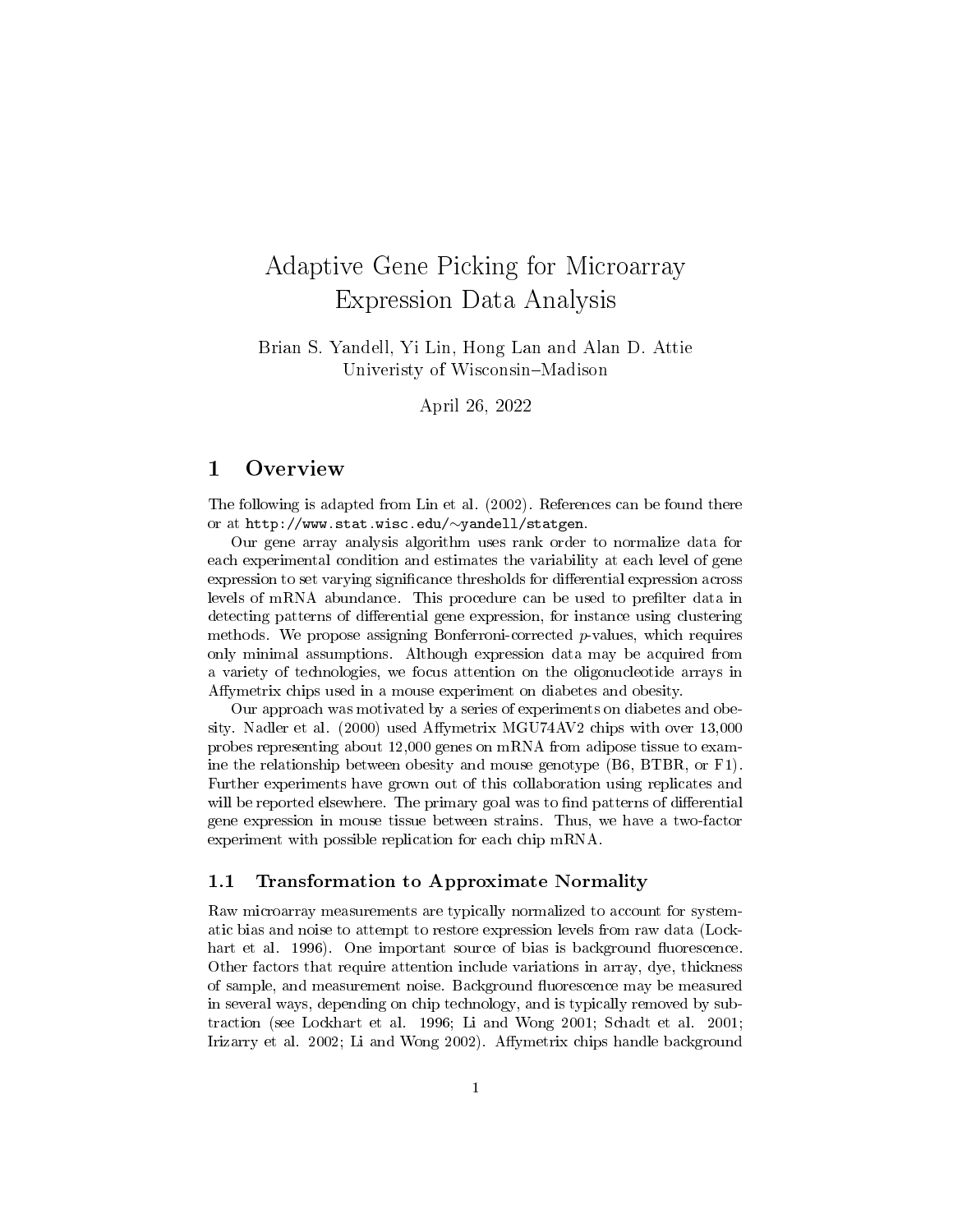by comparing perfect match  $(PM)$  with mismatch  $(MM)$  intensity. We use weighted averages  $PM$  and  $MM$  across oligo probe pairs using recent 'lowlevel' analysis (Li and Wong 2001; Schadt et al. 2001; Li and Wong 2002) to reduce measurement variability. More recently, Irizarry et al. (2003) and Zhang et al. (2003) have proposed normalization *without* using  $MM$  measurements.

Background-adjusted intensities are typically log-transformed to reduce the dynamic range and achieve normality. Various authors have noted that comparisons based on such log-transformed gene expression levels appear to be approximately normal (see Kerr and Churchill 2001). However, negative adjusted values can arise from low expression levels swamped by background noise. Some authors have proposed adding a small value before taking the log to recover some of these data (Kerr and Churchill 2001). Our alternative normalization method leverages this idea while providing comparisons that are more robust to difficulties with the lognormal assumption. For further discussion on normalization, see Dudoit and Yang (2002) and Colantuoni et al. (2002).

Our procedure converts the background-adjusted expression values into normalscores without discarding negative values. This normal-scores transformation has been employed for microarray data using a different approach (Efron et al. 2001). If expression data are really lognormal, then this normal-scores transformation is indistinguishable from a log transformation after rescaling. We have found that log-transformed data appear roughly normal in the middle of the distribution, while the normal scores are normal throughout.

Our procedure depends on the existence of some unknown monotone transformation of the data to near multivariate normal. There is always such a transformation in one dimension: let  $F$  be the cumulative distribution of adjusted values  $\Delta$  and  $\Phi$  be the cumulative normal distribution. Then  $\Phi^{-1}(F(\Delta))$ transforms  $\Delta$  to normal. If F is lognormal, then  $\Phi^{-1}(F(\Delta)) = \log(\Delta)$ , but we prefer not to make this assumption up-front. Instead, we approximate the transformation by  $\Phi^{-1}(F_J(\Delta))$ , where  $F_J$  is the empirical distribution of the J adjusted values  $\Delta_1, \cdots, \Delta_J$ . The difference between this approximate transformation and the ideal one is small (on the order of  $1/\sqrt{J}$ ). This is known as the normal-scores transformation, and is readily computed as

$$
x = \Phi^{-1}(F_J(\Delta)) = \text{qnorm}(\text{rank}(\Delta)/(J+1))
$$

where rank( $\Delta$ ) is the rank order of adjusted gene measurements  $\Delta = PM-MM$ among all J genes under the same condition. The normal quantiles, qnorm(), transform the ranks to be essentially a sample from standard normal: a histogram of these  $x$  is bell-shaped and centered about zero, with normal scores equally spaced in terms of probability mass. Thus, these normal scores are close to a transformation that would make the data appear normal (Efron et al. 2001). If done separately by condition, this normalization automatically standardizes the center to 0 and the scale (standard deviation) to 1. Alternatively, if the experimental conditions are viewed as a random sample of a broader set of possible conditions, data across all conditions could be transformed together by normal scores. Normal scores are unaffected by monotone transformations of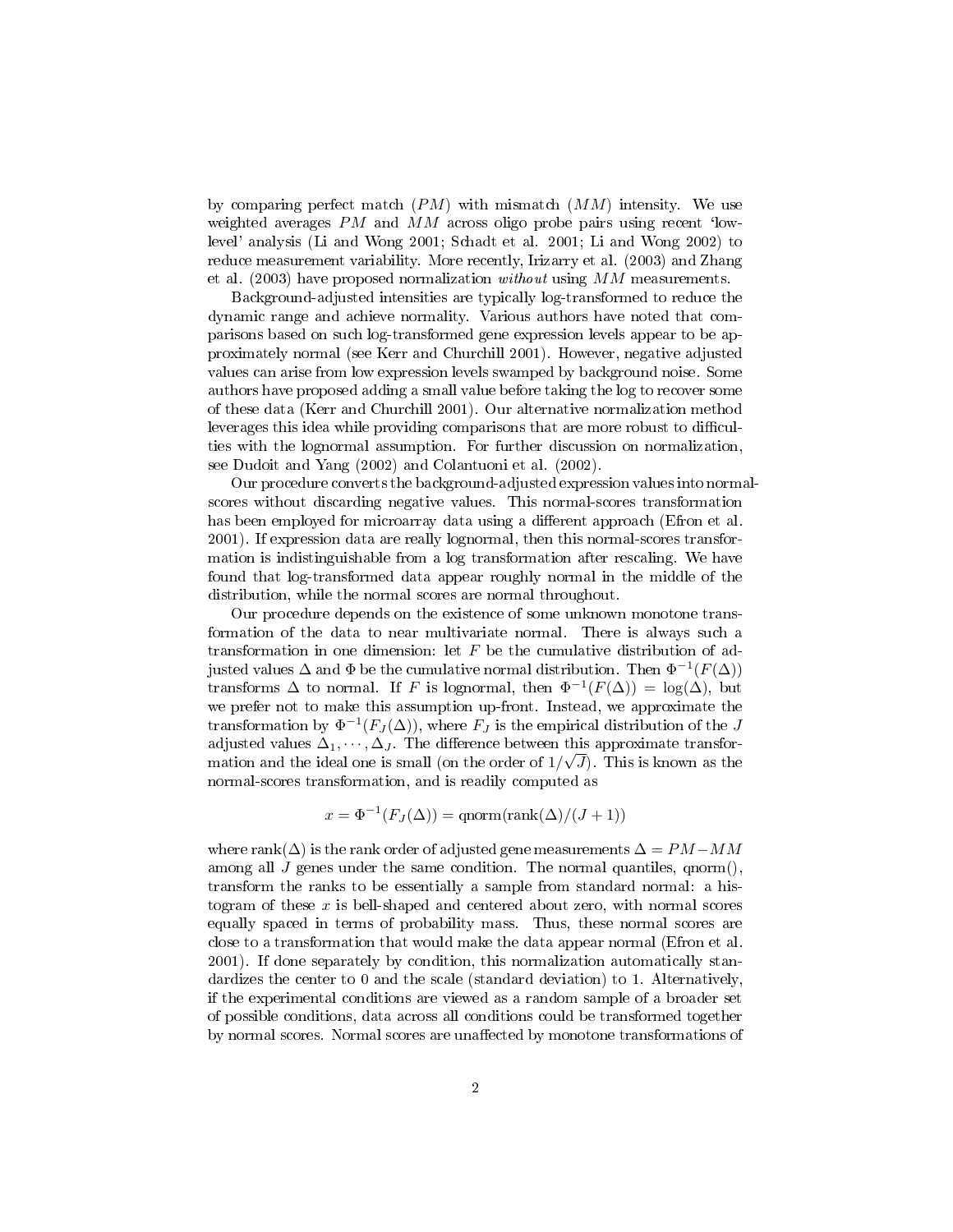adjusted intensities or by global factors such as array, dye, and thickness of chip sample. Ranks may be disturbed by local noise, but that effect is unavoidable in any analysis of such an experiment.

#### 1.2 Differential Expression Across Conditions

Differential expression across conditions of interest can be computed by comparing their transformed expression levels. Information on comparison of two conditions, 1 and 2, is summarized in pairs of normal scores,  $x_1$  and  $x_2$ , across the genes; plotting  $x_1$  against  $x_2$  yields points dispersing from the diagonal. However, differential gene expression between experimental conditions may depend on the average level of gene expression, with genes of different average expression having intrinsically different variability. Thus, we recommend plotting the average intensity  $a = (x_1 + x_2)/2$  against the difference  $d = x_1 - x_2$ , which involves just a 45 degree rotation (Roberts et al. 2000; Dudoit and Yang 2002; Irizarry et al. 2002; Lee and O'Connell 2002; Colantuoni et al. 2002; Wu et al. 2002). Since our normal scores may be considered a forgiving approximation to the log transform, we prefer to represent the plotting axes as if the data were log-transformed; that is, use an antilog or exp scale. Thus, the  $a$  axis is centered on 1 and suggests a fold change in intensity, while the  $d$  axis suggests a fold change in differential expression.

This method can be extended to experiments with multiple conditions, multiple readings (e.g., dyes) per gene on a chip, and replication of chips (Kerr et al. 2001; Wu et al. 2002). Consider an ANOVA model

$$
x_{ijk} = \mu + c_i + g_j + (cg)_{ij} + \epsilon_{ijk}
$$

with  $i = 1, \dots, I$  conditions,  $j = 1, \dots, J$  genes,  $k = 1, \dots, K$  replicate chips per condition,  $\epsilon_{ijk} \sim \Phi(0, \sigma_j^2)$  being the measurement error for the kth replicate, and  $c_i = 0$  if there is separate normalization by condition. Both the gene effect  $g_j$  and the condition by gene interaction  $(cg)_{ij}$  are random effects. In general, all variance components may depend on the gene effect  $g_j$ . Adding multiple readings per chip introduces a nested structure to the experimental design that we do not develop further here (see Lee et al. 2000).

The major biological research focus is on differential gene expression, the condition i by gene j interaction. We assume that most genes show no differential expression; thus with some small probability  $\pi_1$ , a particular interaction  $(cg)_{ij}$  is nonzero, say from  $\Phi(0, \delta_j^2)$ . Let  $z_j = 1$  indicate differential expression, Prob $\{z_j = 1\} = \pi_1$ . The variance of the expression score is

Var
$$
(x_{ijk})
$$
 =  $\gamma_j^2 + \delta_j^2 + \sigma_j^2$  if  $z_j = 1$  (differential expression),  
Var $(x_{ijk})$  =  $\gamma_j^2 + \sigma_j^2$  if  $z_j = 0$  (no differential expression),

for  $i = 1, ..., I, k = 1, ..., K$ , with  $\gamma_j^2$  the variance for the gene j random effect. This differential expression indicator has been effectively used for microarray analysis (Lee et al. 2000; Kerr et al. 2001; Newton et al. 2001). This ANOVA framework allows isolation of the  $(cg)_{ij}$  differential expression from the  $g_j$  gene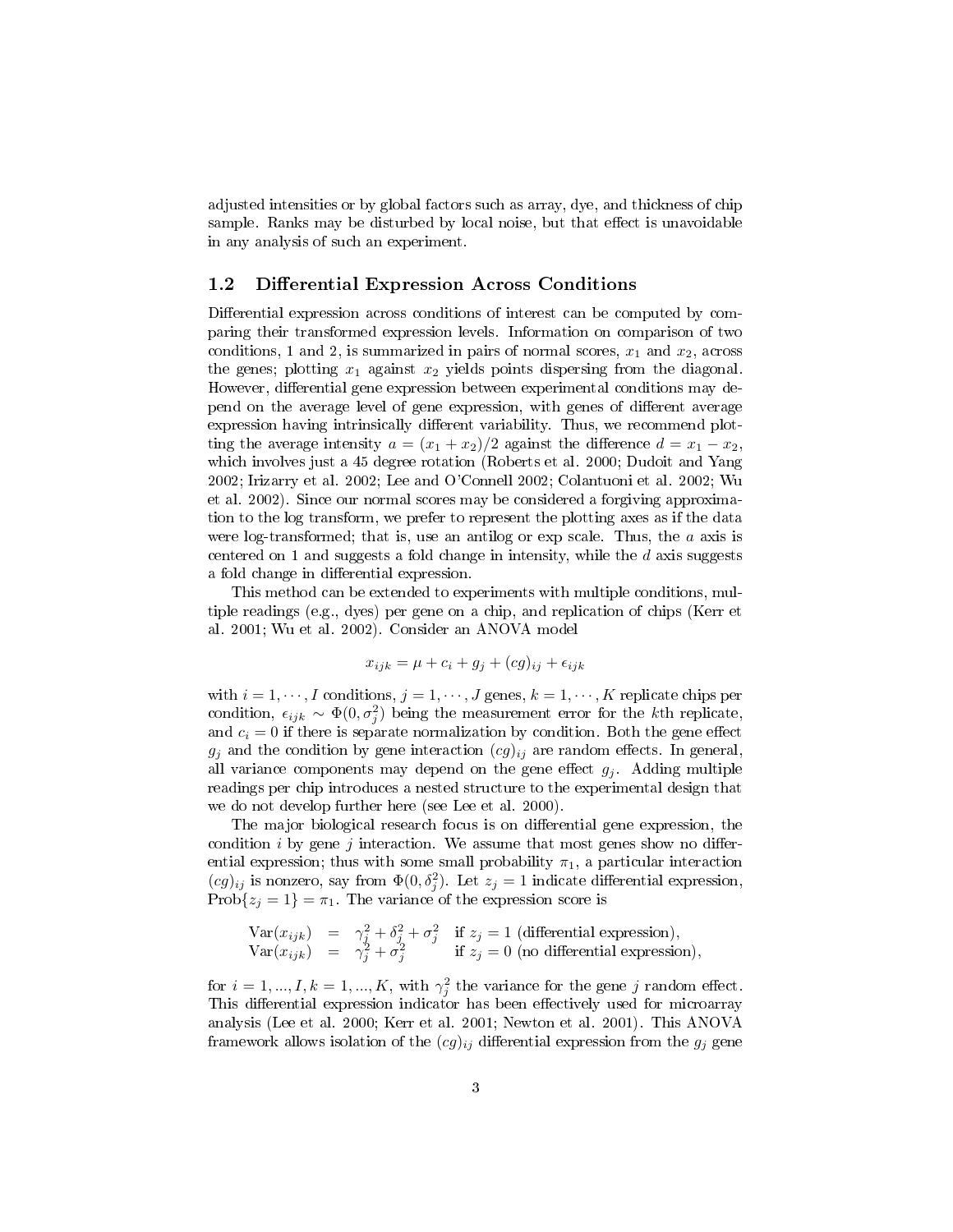effect by contrasting conditions. Suppose that  $w_i$  are condition contrasts such that  $\sum_i w_i = 0$  and  $\sum_i w_i^2 = 1$ . The standardized contrast  $d_j = (\bar{x}_{1j} (\bar{x}_{2j\cdot})\sqrt{K/2}$  with  $\bar{x}_{ij\cdot} = \sum_k x_{ijk}/K$  compares condition 1 with condition 2. More generally, the contrast

$$
d_{jk} = \sum_{i} w_i \bar{x}_{ij} \cdot \sqrt{K} = \sum_{i} w_i \sqrt{K} [c_i + (cg)_{ij} + \bar{\epsilon}_{ij}].
$$

with  $\bar{\epsilon}_{ij} = \sum_{k} \epsilon_{ijk} / K$  has  $E(d_j) = \sum_{i} w_i c_i$ √  $K$  and

> $Var(d_j) = \delta_j^2 + \sigma_j^2$  if  $z_j = 1$  (differential expression),  $Var(d_j) = \sigma_j^2$  if  $z_j = 0$  (no differential expression).

Again, condition effects  $c_i$  drop out and  $E(d_i) = 0$  if each chip is standardized separately, but in general they remain part of the contrast.

Although microarray experiments began by contrasting two conditions, this approach adapts naturally to contrasts capturing key features of differential gene expression across design factors. Time or other progressions over multiple levels, such as a linear series of glucose concentrations, might be examined for linear or quadratic trends using orthogonal contrasts (Lentner and Bishop 1993). For instance, with five conditions the linear and quadratic contrasts are, respectively (dropping subscripts except for condition),

$$
d_{\text{linear}} = (2x_5 + x_4 - x_2 - 2x_1)\sqrt{K/8},
$$
  
\n
$$
d_{\text{quadratic}} = (2x_5 - x_4 - 2x_3 - x_2 + 2x_1)\sqrt{K/14}.
$$

With conditions resolved as multiple factors, such as obesity and genotype in our situation, separate contrasts can be considered for main effects and interactions. Each contrast can be analyzed in a fashion similar to that above. Alternatively, one can examine factors with multiple levels, say three genotypes, by an appropriate ANOVA evaluation (Lee et al. 2000).

#### 1.3 Robust Center and Spread

For the majority of genes that are not changing, the difference  $d_j$  reflects only the intrinsic noise. Thus, genes that do change can be detected by assessing their differential expression relative to the intrinsic noise found in the nonchanging genes. Although it is natural to use replicates when possible to assess the significance of contrasts for each gene, microarray experiments have typically had few replicates K, leading to unreliable tests. Some authors have considered shrinkage approaches that combine variance information across genes (Efron et al. 2001; Lönnstedt and Speed 2001).

 $\sum_{ik} x_{ijk}/IK$ , and it may be more efficient to combine variance estimates across Measurement error seems to depend on the gene expression level  $a_j =$ genes with similar average expression levels (Hughes et al. 2000; Roberts et al. 2000; Baldi and Long 2001; Kerr et al. 2001; Long et al. 2001; Newton et al. 2001). Further, if there were no replicates, as in early microarray data, then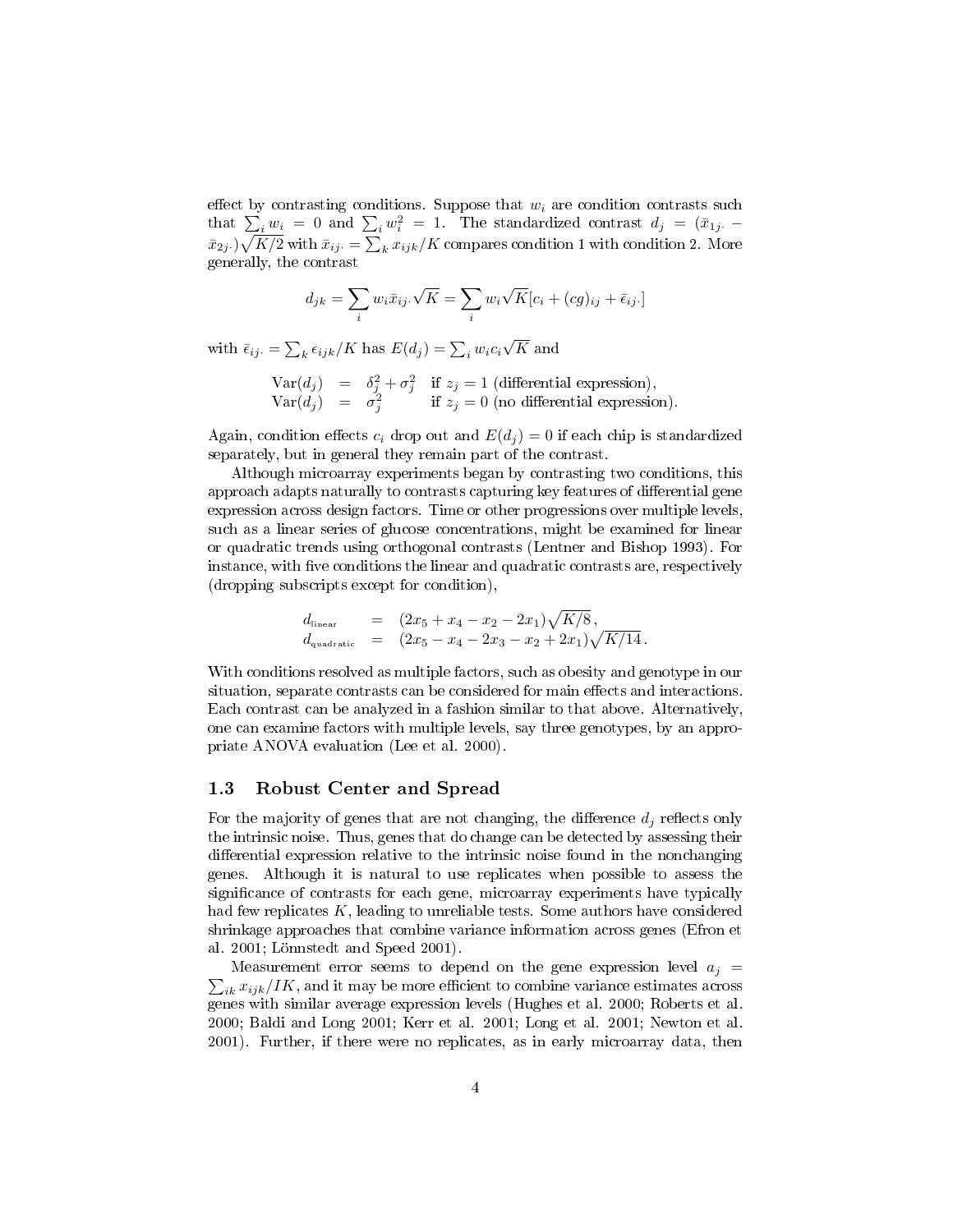it would be important to combine across genes in some fashion. There may in addition be systematic biases that depend on the average expression level (Dudoit et al. 2000; Yang et al. 2000). We noticed that empirically the variance across nonchanging genes seems to depend approximately on expression level in some smooth way, decreasing as  $\alpha$  increases, due in part to the mechanics of hybridization and reading spot measurements. Here, we consider smooth estimates of abundance-based variance to account for these concerns. In a later paper, we will investigate shrinking the gene-specific variance estimate using our abundance-based estimate and an empirical Bayes argument similar to that of Lönnstedt and Speed (2001).

Our approach involves estimating the center and spread of differential expression as it varies across average gene expression  $a_i$  to standardize the differential expression. Specifically, we use smoothed medians and smoothed median absolute deviations, respectively, to estimate the center and spread. Smoothing splines (Wahba 1990) are combined with standardized local median absolute deviation (MAD) to provide a data-adapted, robust estimate of spread  $s(a)$ . A smooth, robust estimate of center  $m(a)$  can be computed in a similar fashion by smoothing the medians across the slices. We use these robust estimates of center and scale to construct standardized values

$$
T_j = (d_j - m(a_j))/s(a_j)
$$

and base further analysis on these standardized differences.

For convenience, we illustrate with two conditions and drop explicit reference to gene  $j$ . Revisiting the motivating model helps explain our specification for spread. Consider again  $log(G) = g + h + \epsilon$  and suppose that hybridization error is negligible or at least the same across conditions. The intrinsic noise  $\epsilon$  may depend on the true expression level  $q$ : for two conditions 1 and 2, the difference d is approximately

$$
d \approx \log(G_1) - \log(G_2) = g_1 - g_2 + \epsilon_1 - \epsilon_2.
$$

If there is no differential expression,  $g_1 = g_2 = g$ , then  $Var(d|g) = s^2(g)$ , and the gene signal g may be approximated by a. However, the true formula for  $Var(d|a)$ is not exactly  $s^2(a)$  and cannot be determined without further assumptions.

Thus, differential contrasts standardized by estimated center and spread that depend on a should have approximately the standard normal distribution for genes that have no differential expression across the experimental conditions. Comparison of gene expressions between two conditions involves finding genes with strong differential expression. Typically, most genes show no real difference, only chance measurement variation. Therefore, a robust method that ignores genes showing large differential expression should capture the properties of the vast majority of unchanging genes.

The genes are sorted and partitioned based on  $\alpha$  into many (say 400) slices containing roughly the same number of genes and summarized by the median and the MAD for each slice. For example, with  $12,000$  genes, the 30 contrasts d for each slice are sorted; the average of ordered values 15 and 16 is the median,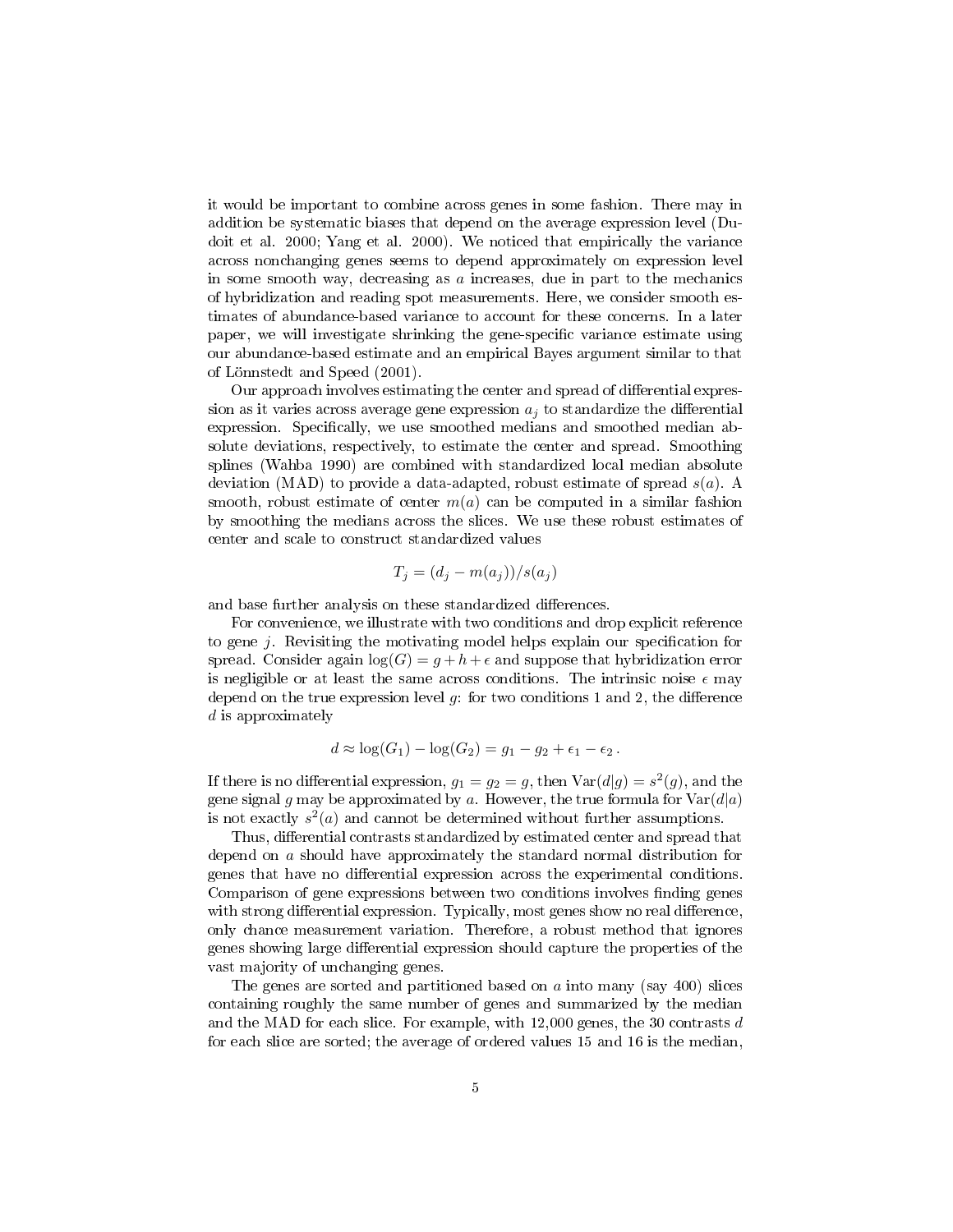while the MAD is the median of absolute deviations from that central value. These 400 medians and MADs should have roughly the same distribution up to a constant. To estimate the scale, it is natural to regress the 400 values of  $log(MAD)$  on a with smoothing splines (Wahba 1990), but other nonparametric smoothing methods would work as well. The smoothing parameter is tuned automatically by generalized cross-validation (Wahba 1990). The antilog of the smoothed curve, globally rescaled, provides an estimate of  $s(a)$ , which can be forced to be decreasing if appropriate. The 400 medians are smoothed via regression on a to estimate  $m(a)$ .

Replicates are averaged over in the robust smoothing approach, that is, contrasts  $d_j = \sum w_i \bar{x}_{ij}$ .  $\sqrt{K}$  factor out replicates. We are currently investigating shrinkage variance estimates of the form

$$
s_j^2 = \frac{\nu_0 s^2(a_j) + \nu_1 \hat{\sigma}_j^2}{\nu_0 + \nu_1}
$$

with  $\hat{\sigma}_j^2 = \sum_k (x_{ijk} - \bar{x}_{ij.})^2 / \nu_1$ ,  $\nu_1 = I(K - 1)$ , and  $\nu_0$  is the empirical Bayes estimate (see Lönnstedt and Speed 2001) of the degrees of freedom for  $\hat{\sigma}_j^2/s^2(a_j)$ .

It should be possible to combine estimates of spread across multiple contrasts; say, by using the absolute deviations  $|x_{ijk} - a_j|$  for all genes with average intensity  $a_j$  within the range of a particular slice to estimate the slice MAD. This is sensible since these absolute deviations estimate the measurement error for most genes and most conditions. Those few genes with large differential effects across conditions would have large absolute deviations that are effectively ignored by using the robust median absolute deviation.

## 1.4 Formal Evaluation of Significant Differential Expression

Formal evaluation of differential expression may be approached as a collection of tests for each gene of the "null hypothesis" of no difference or alternatively as estimating the probability that a gene shows differential expression (Kerr et al. 2001; Newton et al. 2001). Testing raises the need to account for multiple comparisons, here we use p-values derived using a Bonferroni-style genome-wide correction (Dudoit et al. 2000). Genes with significant differential expression are reported in order of increasing p-value.

We can use the standardized differences  $T$  to rank the genes. The conditional distribution of these  $T$  given  $a$  is assumed to be standard normal across all genes whose expressions do not change between conditions. Hypothesis testing here amounts to comparing the standardized differences with the intrinsic noise level. Since we are conducting multiple tests, we should adjust the test level of each gene to have a suitable overall level of signicance. We prefer the conservative Zidak version of the Bonferroni correction: the overall  $p$ -value is bounded by  $1 - (1 - p)^J$ , where p is the single-test p-value.

For example, for 13,000 genes with an overall level of significance of 0.05, each gene should be tested at level  $1.95 \times 10^{-6}$ , which corresponds to 4.62 score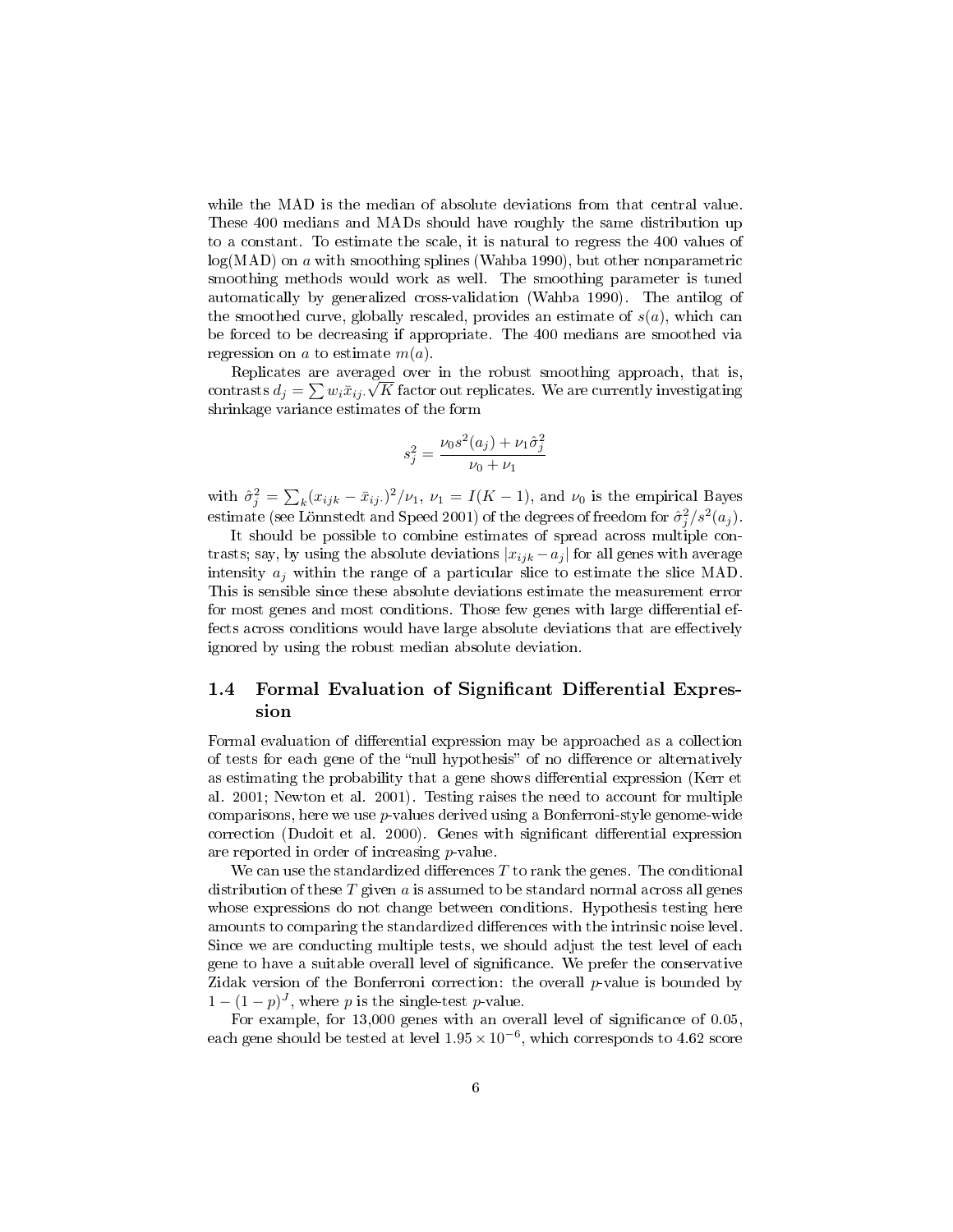units. Testing for a million genes would correspond to identifying signicant differential expression at more than 5.45 score units. Guarding against overall type I error may seem conservative. However, a larger overall level does not substantially change the normal critical value (from 4.62 to 4.31 with 13,000 genes for a 0.05 to 0.20 change in p-value). This test can be made one-sided if preferred.

Apparently less conservative multiple-comparison adjustments to  $p$ -values are proposed in Yang et al. (2000). However, the results are essentially the same with all such methods, except when more than  $5-10\%$  of the genes show differential expression across conditions. For an alternative interpretation of p-values in terms of false discovery rates, see Storey and Tibshirani (2003).

It may be appropriate to examine a histogram of standardized differences  $T$ using these critical values as guidelines rather than as strict rules. The density f of all the scores is a mixture of the densities for nonchanging  $f_0$  and changing  $f_1$  genes,

$$
f(T) = (1 - \pi_1) f_0(T) + \pi_1 f_1(T).
$$

By our construction,  $f_0$  is approximately standard normal. Following Efron et al. (2001), set  $\pi_1$  just large enough so that the estimate

$$
f_1(T) = [f(T) - (1 - \pi_1)f_0(T)]/\pi_1
$$

is positive. This in some sense provides a `liberal' estimate of the distribution of differentially expressed genes. It lends support to examination of a wider set of genes, with standardized scores that are above 3 or below 3. We suggest using this set as the basis for hierarchical clustering. Notice also that this provides an estimate of the posterior probability of differential expression  $(z<sub>i</sub> = 1)$  for each mRNA,

$$
Prob{z_j = 1 | T_j} = \pi_1 f_1(T_j) / f(T_j).
$$

Gross errors on microarrays can be confused with changing genes. Replicates can be used to detect outliers in a fashion similar to the approach for differential gene expression. Residual deviations of each replicate from the condition by gene mean,  $x_{ijk} - \bar{x}_{ij}$ , could be plotted against the average intensity,  $a_j$ . Robust estimates of center and scale could be used as above in formal Bonferroni-style tests for outliers. Separate smooth robust estimates of center and scale are needed for each contrast. Perhaps an additional Bonferroni correction may be used to adjust for multiple contrasts.

## 2 Software

The analysis procedures are written as an R language module. The R system is publicly available from the R Project, and our code is available from the corresponding author as the R pickgene library. The function pickgene() plots d against  $a$ , after backtransforming to show fold changes, and picks the genes with significant differences in expression. Examples include the simulations and graphics presented here. This library can be found at www.stat.wisc.edu/∼yandell/statgen.